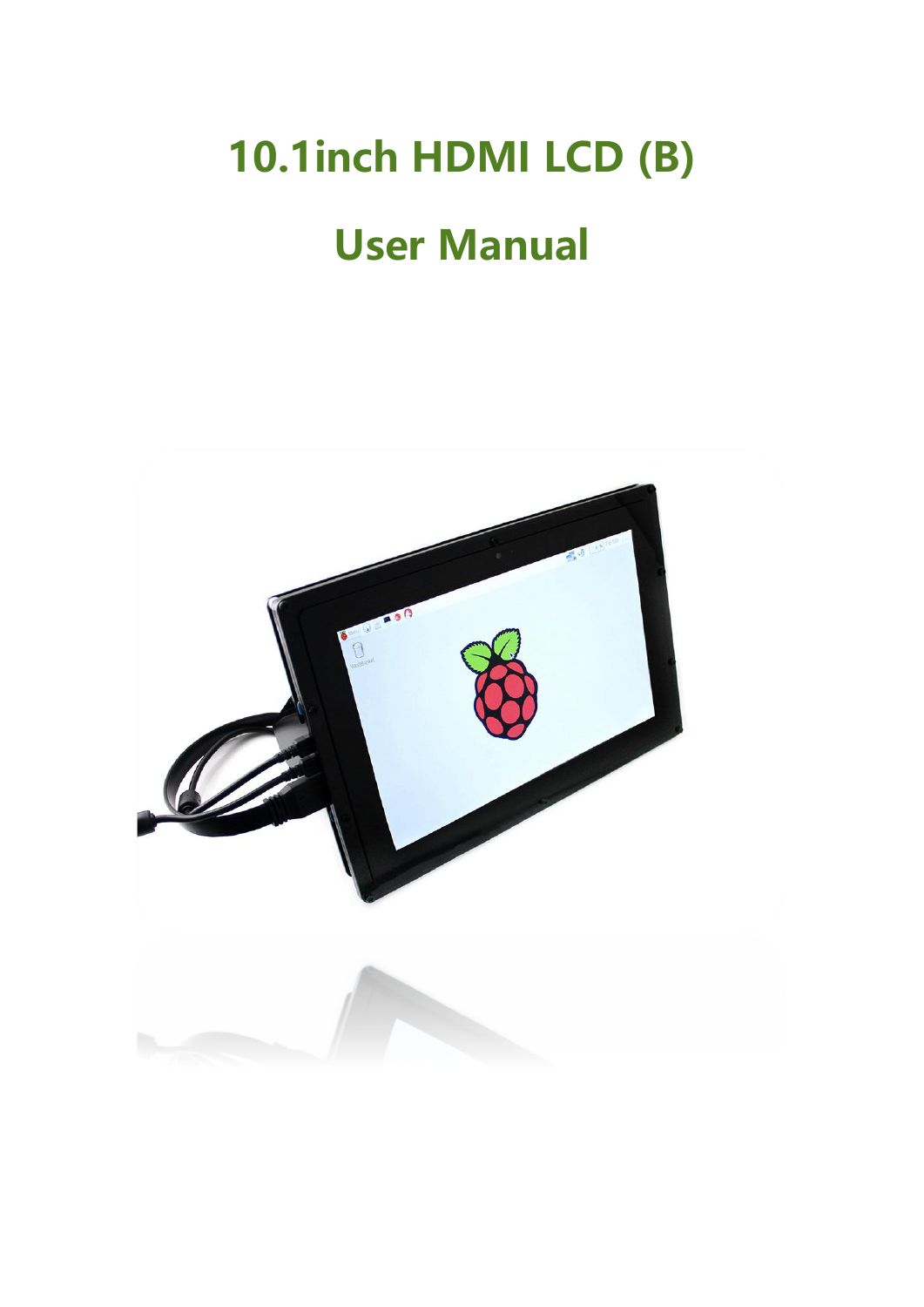# **CONTENT**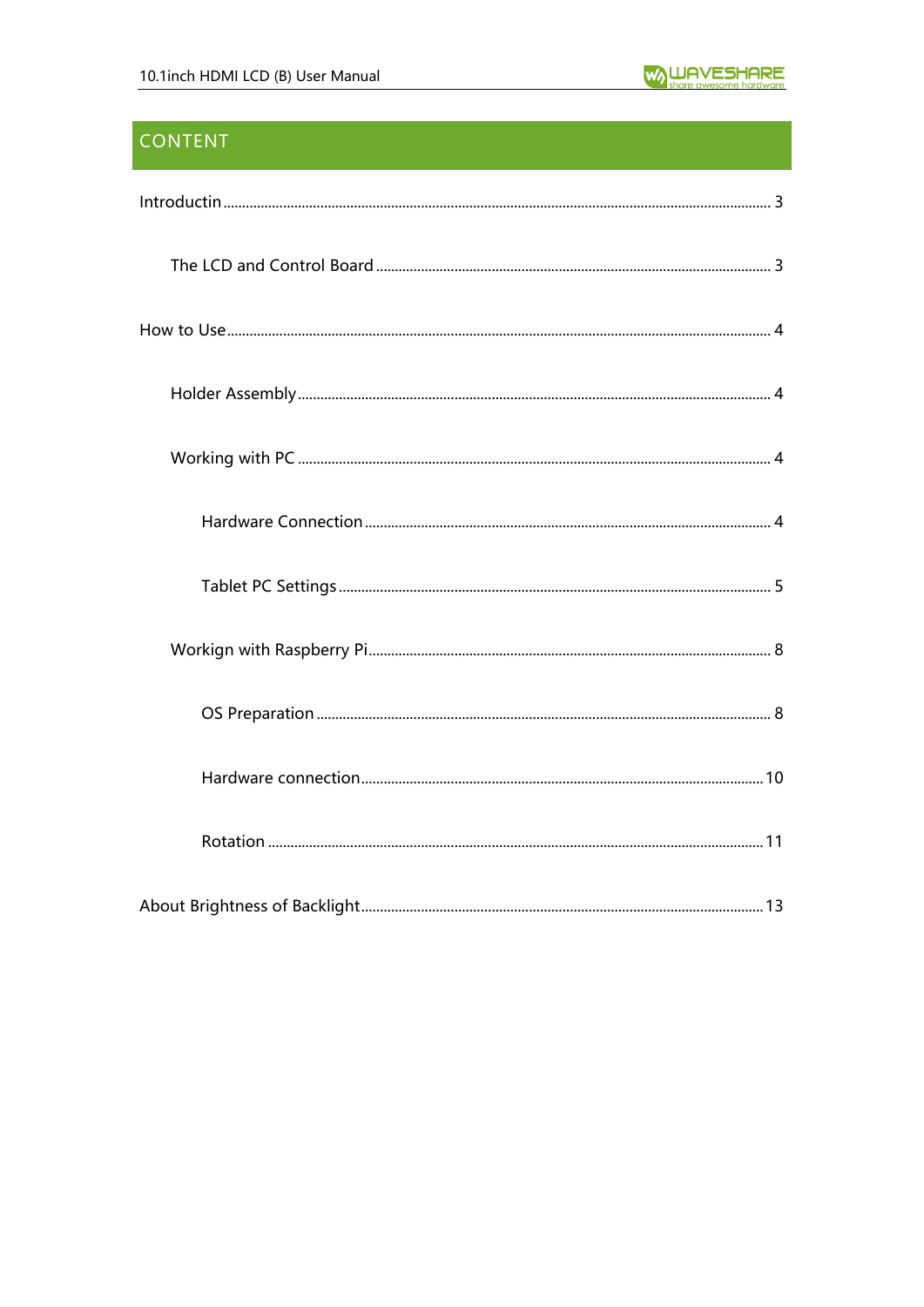# <span id="page-2-0"></span>INTRODUCTIN

10.1inch Capacitive Touch Screen LCD, IPS, 1280×800, Supports Multi mini-PCs,

Multi Systems, Comes with US plug power adapter.

# <span id="page-2-1"></span>THE LCD AND CONTROL BOARD

- IPS screen,1280×800 high resolution
- ⚫ Capacitive touch control, supports up to ten-points touch
- ⚫ When works with Raspberry Pi, supports Raspbian, Ubuntu, single touch, and driver free
- When work as a computer monitor, supports Windows 10/8.1/8/7, ten-points touch, and driver free
- ⚫ Supports Banana Pi, Banana Pro, comes with Lubuntu, Raspbian images
- ⚫ Supports BB Black, comes with Angstrom image
- ⚫ HDMI interface for displaying, USB interface for touch control
- ⚫ Supports 5-level backlight adjustment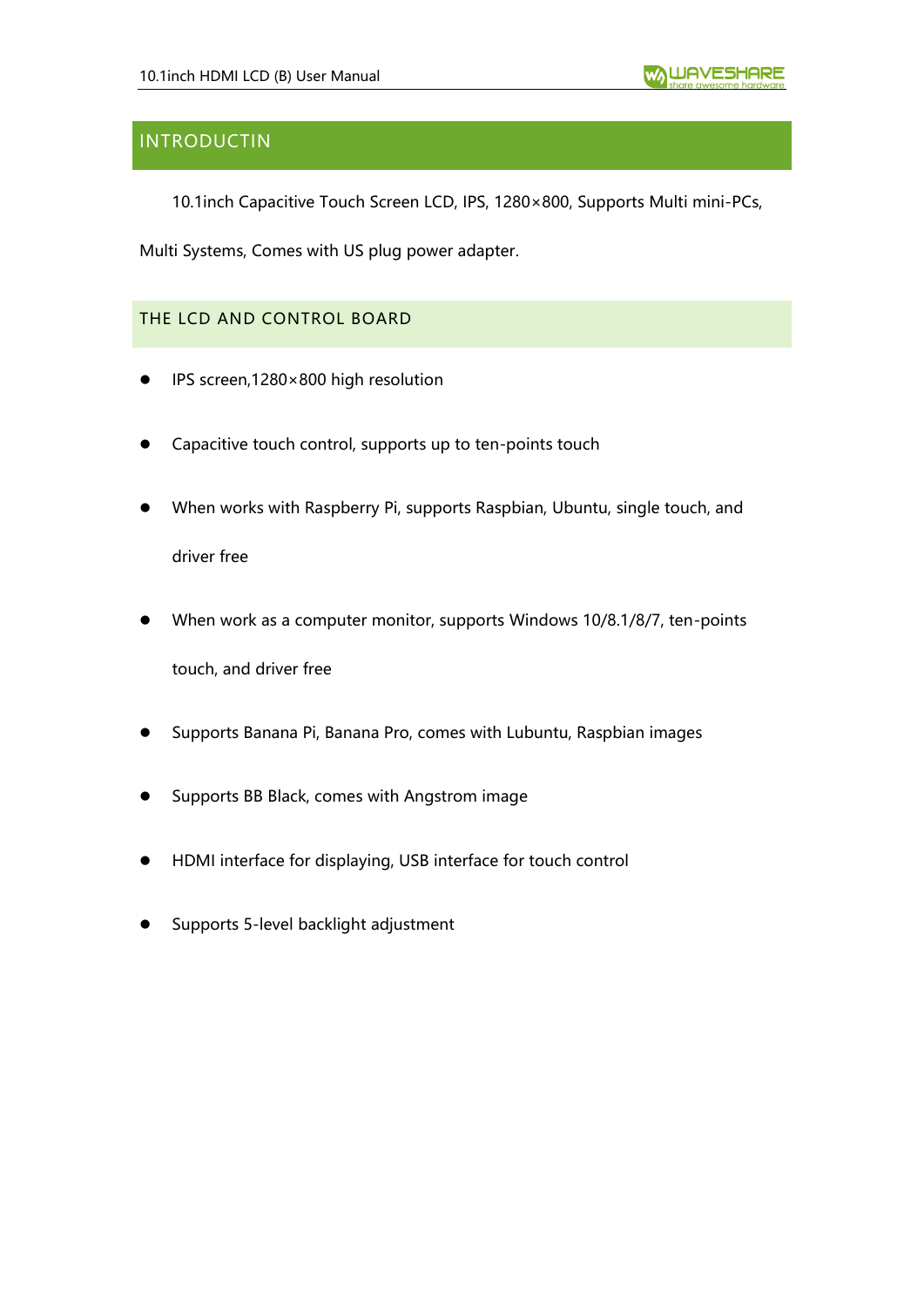# <span id="page-3-0"></span>HOW TO USE

# <span id="page-3-1"></span>HOLDER ASSEMBLY

If you require to assemble holders which are include in package, you can refer to this

pages: [How to assemble holders for 10.1inch HDMI LCD \(B\)](https://www.waveshare.com/w/upload/4/4a/10.1inch-HDMI-LCD-B-with-Holder-assemble.jpg)

# <span id="page-3-2"></span>WORKING WITH PC

This LCD supports Windows 10/8.1/8/7 OS. When working with Windows 10/8.1/8

OS, the touch screen supports multi-touch up to 10 points. For some Window 7 OS,

the touch screen supports single touch only.

# <span id="page-3-3"></span>HARDWARE CONNECTION

- 1. Connect the Power Only port of LCD to a 5V 2.5A power adapter with a Type A to micro USB cable
- 2. Connect the Touch port of the LCD to one of the USB ports on your PC
- 3. Connect the HDMI port of the LCD to the HDMI port on your PC with a HDMI cable

Generally, you will see the desktop displayed in LCD as below. In this interface, slightly click the screen can slightly click the screen can perform the left-key mouse action, and long press the screen can perform the right-key mouse action.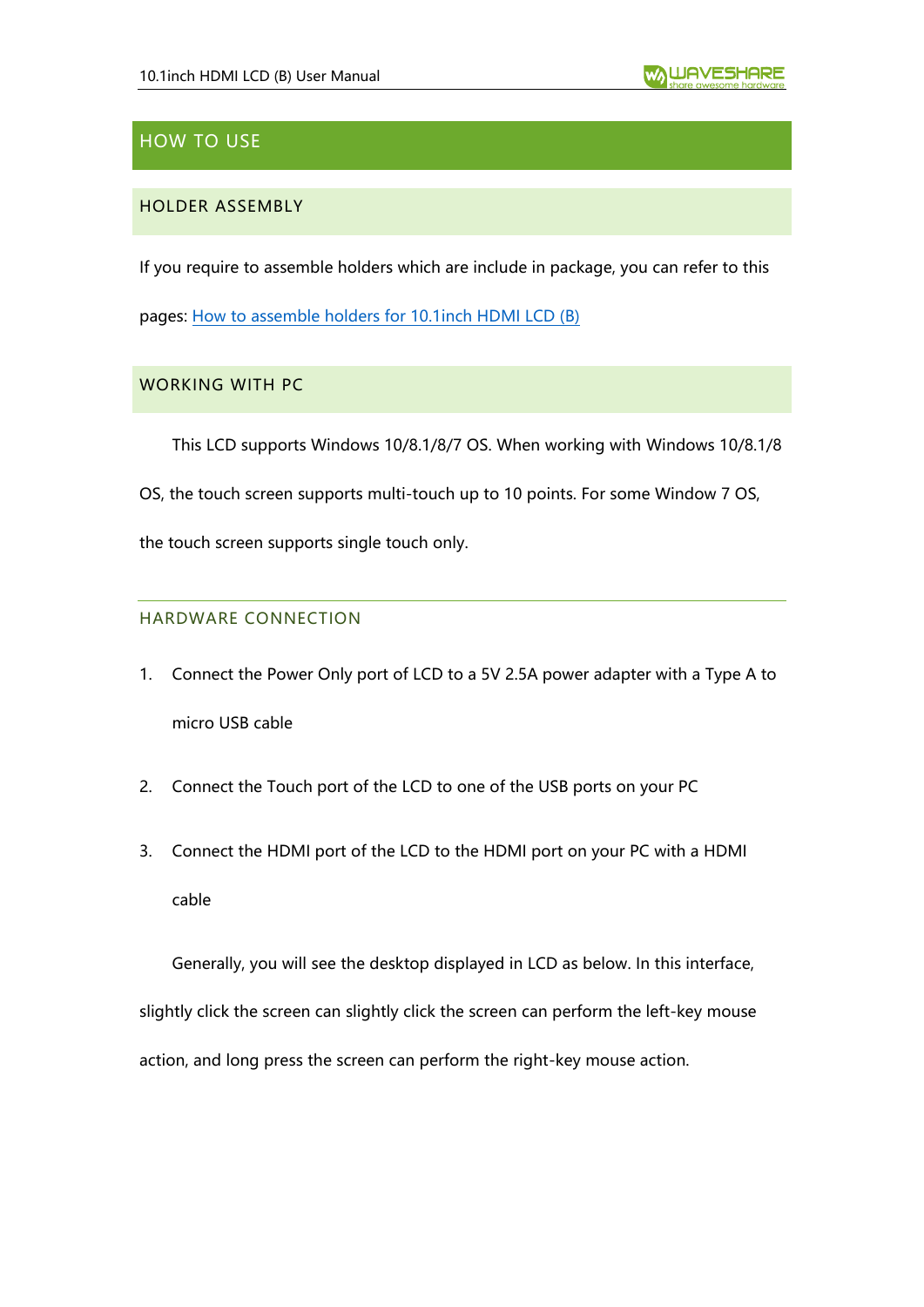





## <span id="page-4-0"></span>TABLET PC SETTINGS

As we know, when multiple displays are detected by your PC, the LCD can only be used to control the cursor on main display. So it is proposed to set the touch LCD as the main display. In Windows 10, there is Tablet PC Settings allow you to set touchscreen to control other displays instead of main display. Here we use Waveshare 7inch HDMI LCD (C) as example to show you how to do this setting.

1. Connect your touchscreen as [Hardware Connection.](#page-3-3)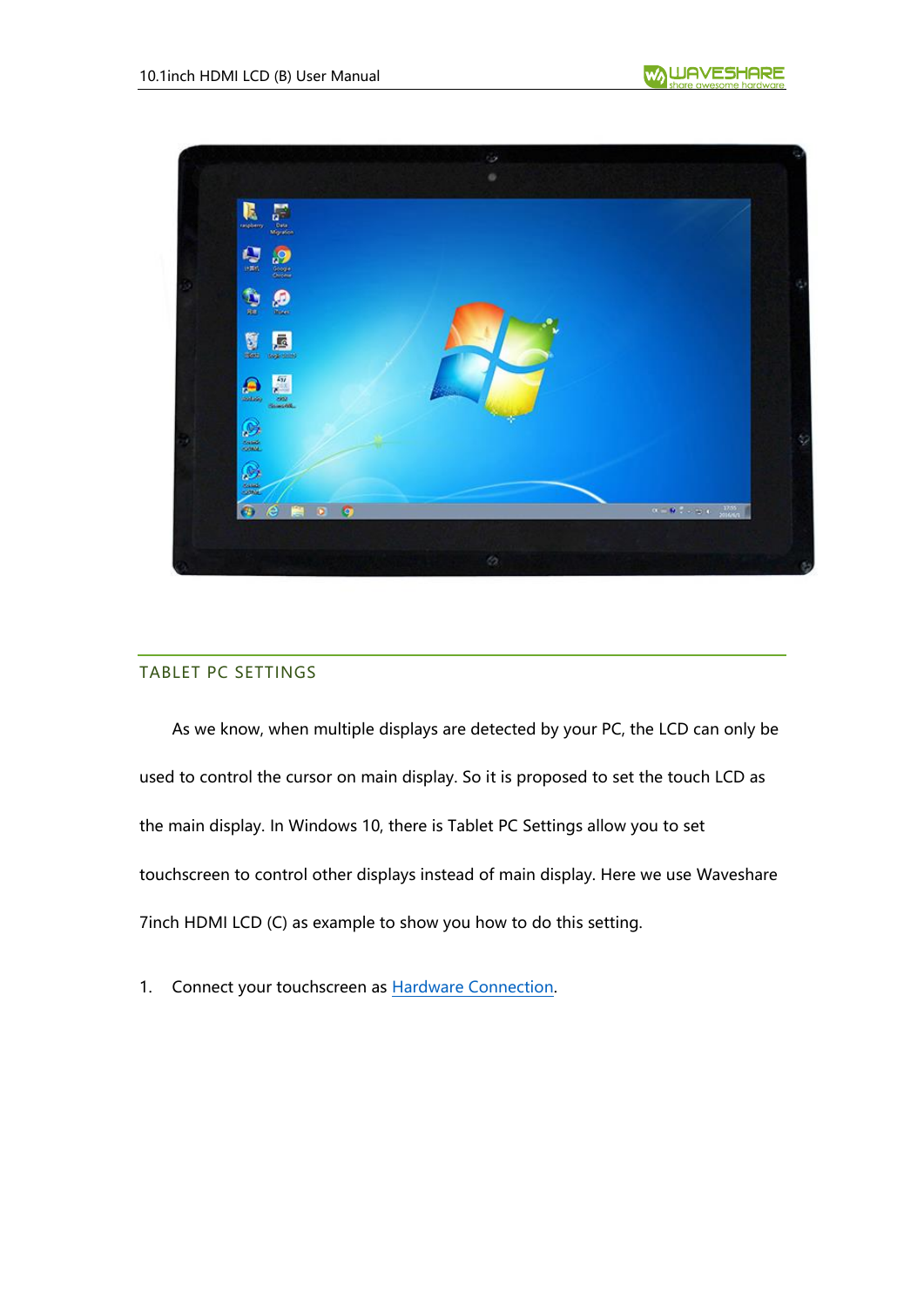2. Open Control Panel and search Tablet PC Setting, then open this tool. Note that if

you didn't connect touchscreen first, this tool couldn't be searched.



3. Click button "Setup…" to begin setting

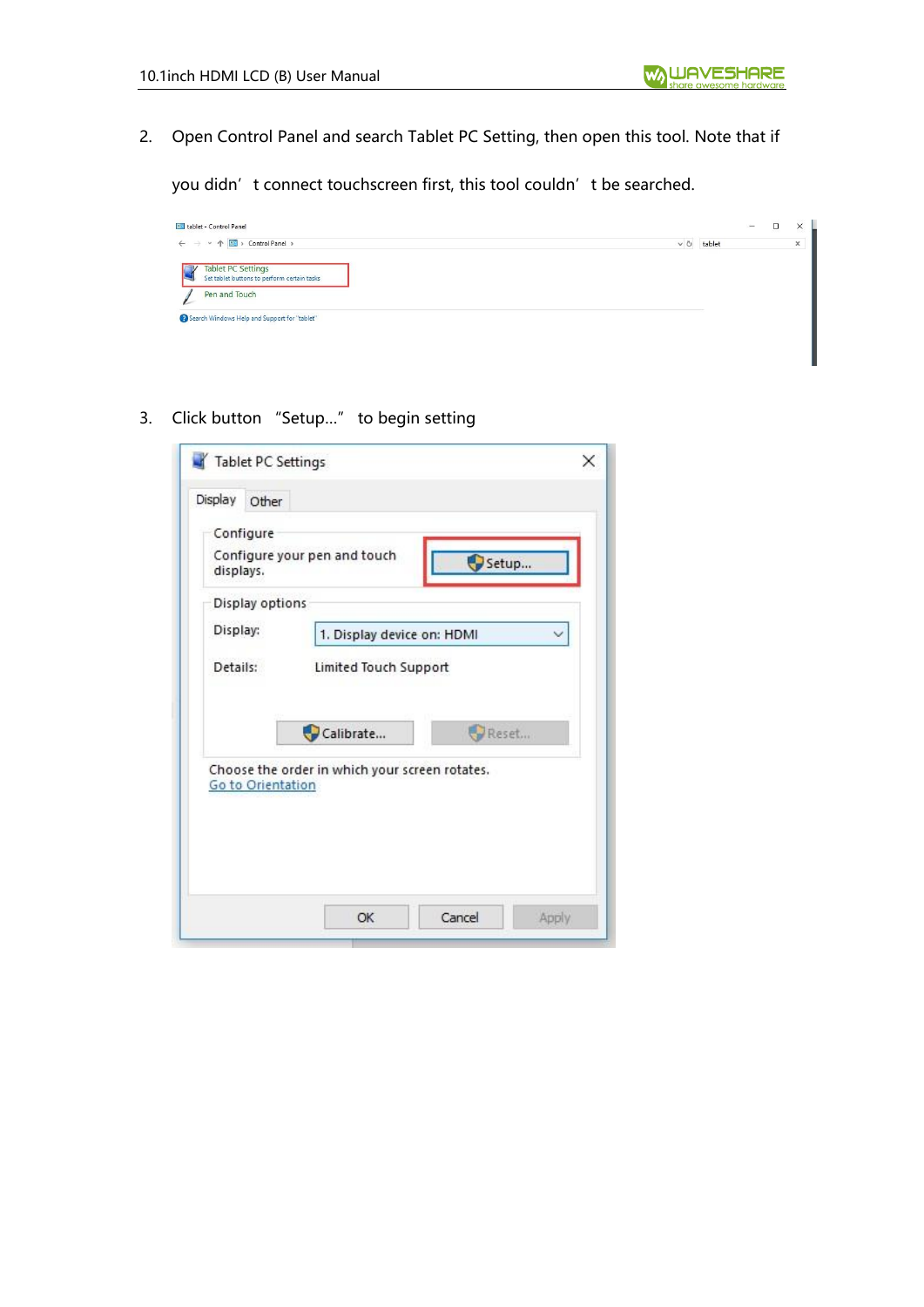4. To this step, you can find there is prompt on your first screen with white



# background color.

5. Press "Enter" on keyboard, this operation work as tell the PC this screen is not the touchscreen I want to control. Then, you can find that the prompt has turn to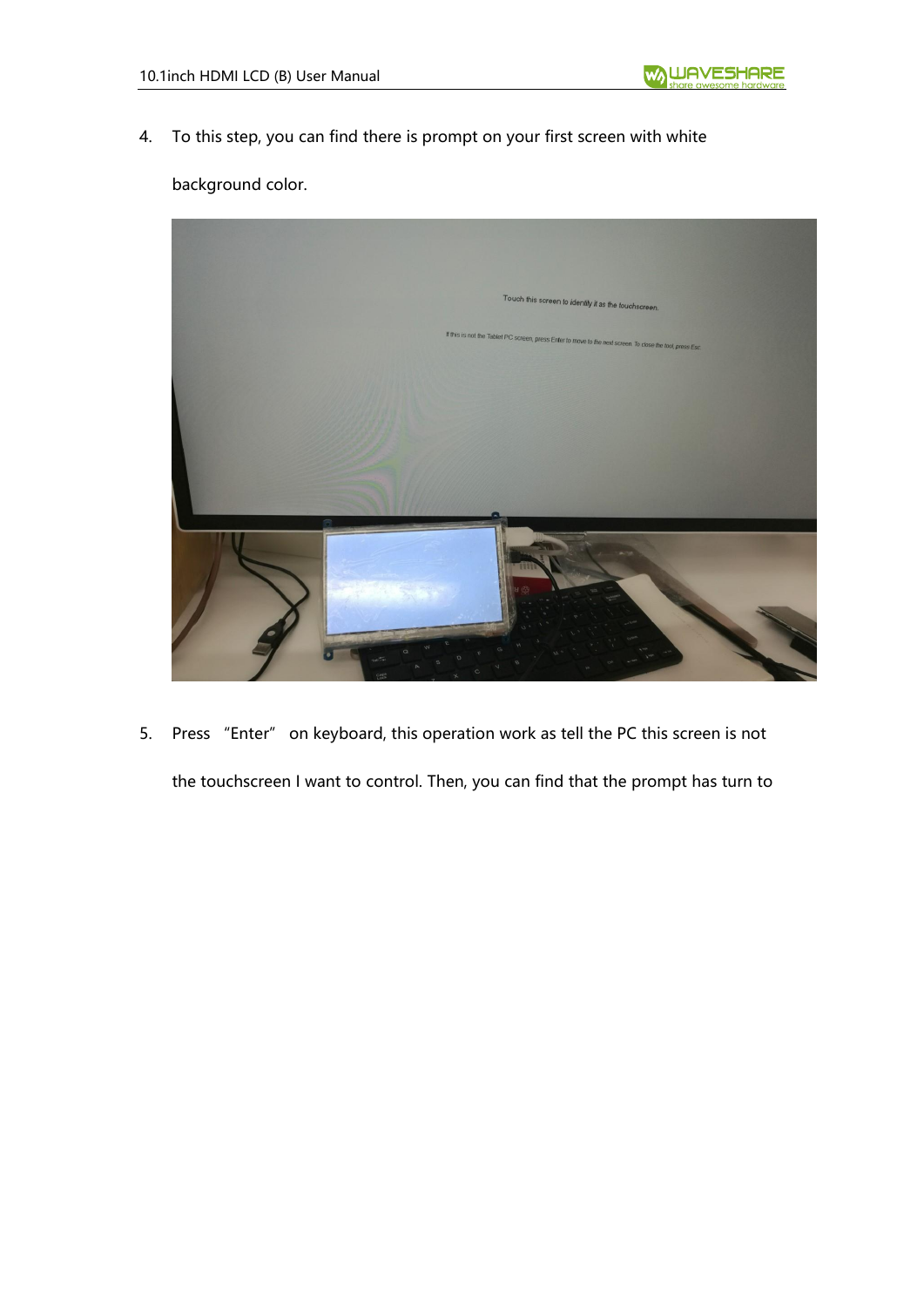#### the second display (the one we want the touch controls)



6. Touch the center of touchscreen, to set this display as touchscreen. If there are only two displays, after touch, the setting will finish, and you can find that touchscreen controls itself now.

【Note】This method can be used to make touchscreens control different displays if there are multiple touchscreen connected.

#### <span id="page-7-1"></span><span id="page-7-0"></span>WORKIGN WITH RASPBERRY PI

#### OS PREPARATION

For the Windows OS on PC, the resolution of the LCD is automatically identified. Hence, you do not need to make the relative settings. When working with Raspberry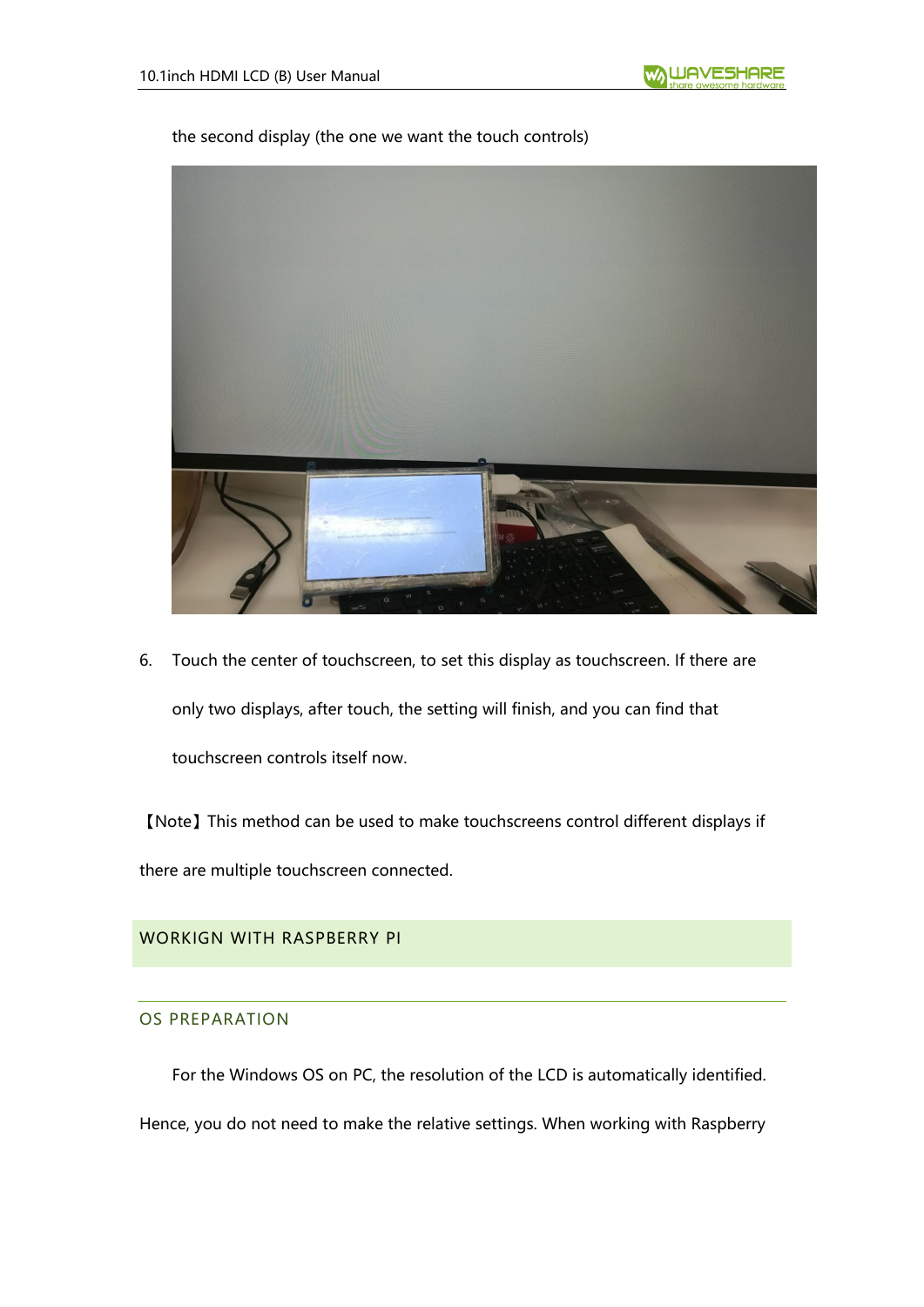Pi, you should set the resolution of the LCD by yourself, or else the LCD screen will not work. For more detail information, please read the following section.

At the beginning, you should download the latest image file, RASPBIAN or UBUNTU MATE, from the website: [http://www.raspberrypi.org/downloads/.](http://www.raspberrypi.org/downloads/)

- 1. Download the image file (zipped) into your PC, and extract it, then you will get a file with the expansion name .img
- 2. Connect a TF card to your PC and format your TF card with the software SD Formatter. Notices: The capability of TF card in used here should be more than 4GB. In this operation, a TF card reader is also required, which should be purchased separately.
- 3. Start the software Win32DiskImager, and select image file downloaded in the first step, then, click the button Write to program the system image file.
- 4. When the programming finished, open the config.txt file under the root directory in the TF card, and add the following lines at the end of the file. Then, save the modification and pop-out the TF card.

```
max_usb_current=1
hdmi_group=2
hdmi mode=87
hdmi_cvt 1280 800 60 6 0 0 0
hdmi_drive=1
```
5. If the statements above do not work properly, replace them with the following

lines: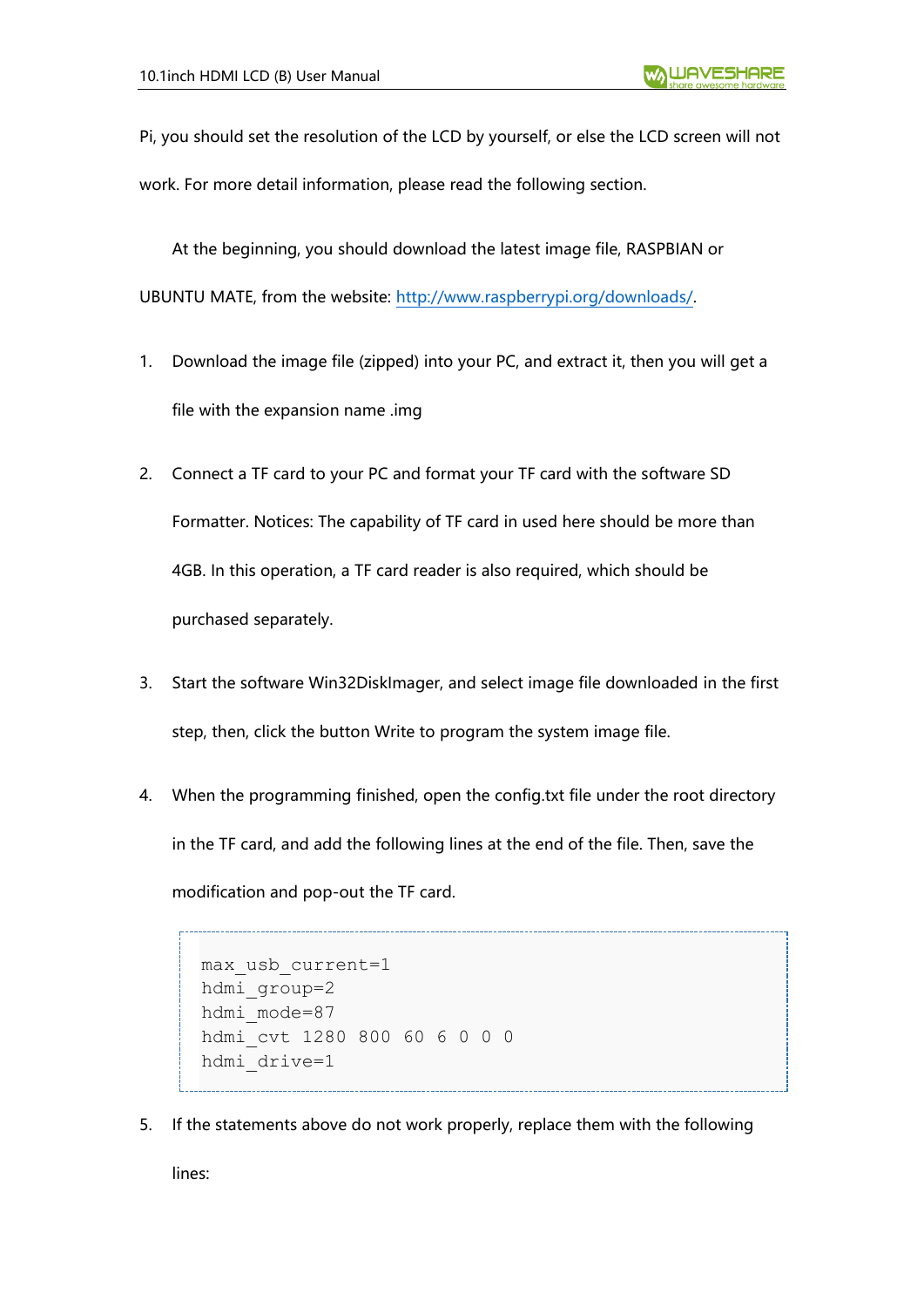max\_usb\_current=1 hdmi\_group=2 hdmi\_mode=27 hdmi\_drive=1

# <span id="page-9-0"></span>HARDWARE CONNECTION



\_\_\_\_\_\_\_\_\_\_\_\_\_\_\_\_\_\_\_\_

- 1. Connect the Power Only interface of the LCD to a 5V 2.5A power adapter with a Type A to micro USB cable (Normally, the LCD will perform screen-clear and selfchecking. If there is nothing displayed on the screen, please check whether the LCD screen has been turned on. In case that the screen is ON, please check if the FFC cable is connected properly and in a good contact).
- 2. Connect the HDMI interface of the LCD to the HDMI interface on your Raspberry Pi with a HDMI cable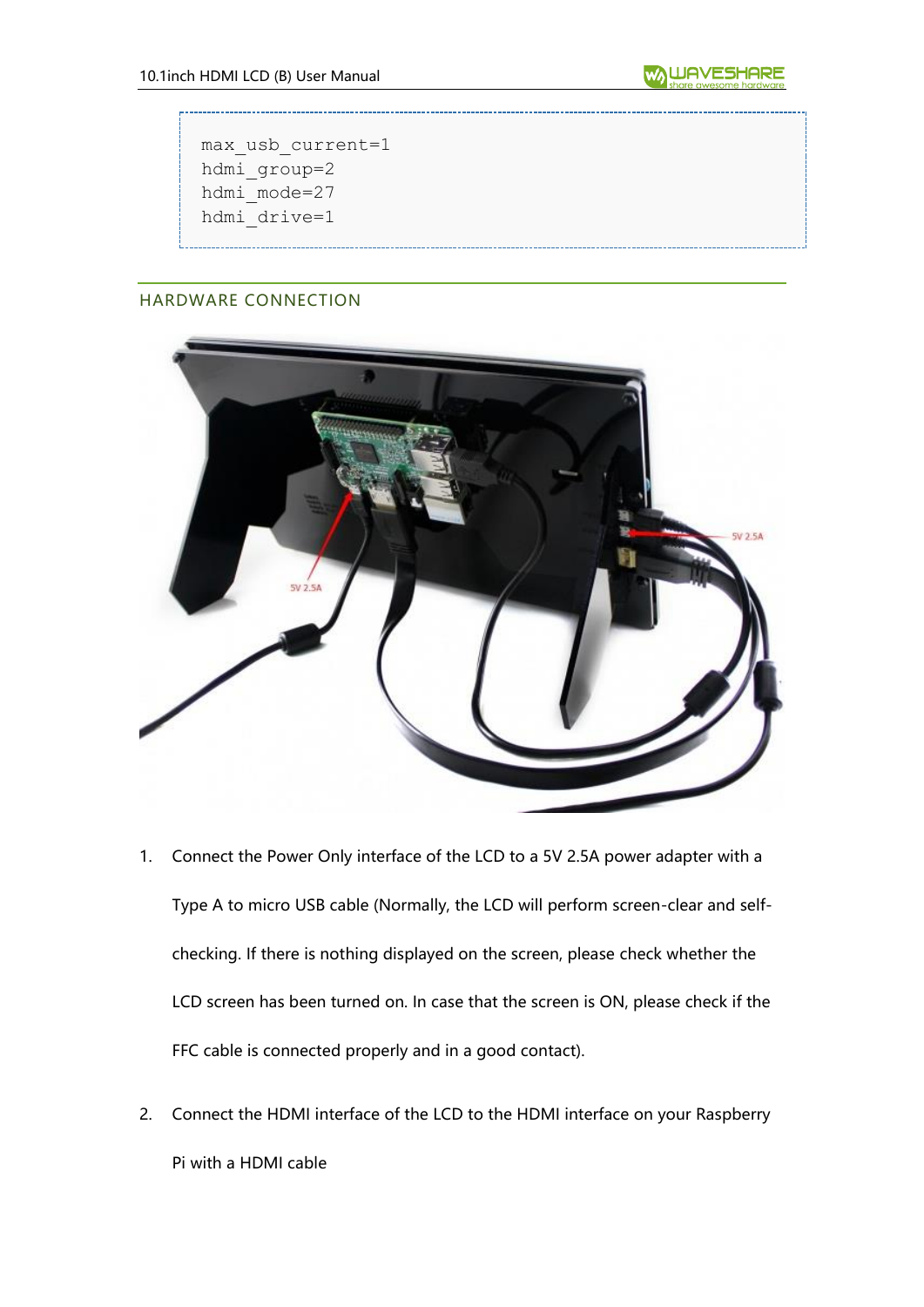- 3. Connect the Touch interface of the LCD to one of the USB interfaces on your Pi.
- 4. Insert a TF card into the TF card socket on the Raspberry Pi, and then power up

the Pi. Waiting for a while, you may see the following interface. (Now, you can control the back light of the LCD with the back light adjustment button; see the mark 1 shows in the following figure.)

#### <span id="page-10-0"></span>ROTATION

## **Display Rotating**

1. To rotating the display, you can append this statement to the config file

-----------------------------------

\_\_\_\_\_\_\_\_\_\_\_\_\_\_\_\_\_\_\_\_\_\_\_\_\_\_\_\_\_\_\_\_\_\_\_\_

display rotate=1 #1: 90; 2: 180; 3: 270

2. Reboot the Raspberry Pi

sudo reboot

#### **Touch Rotating**

Note: To rotate the touch, you can re-compile the kernel as well. There is an example

for reference (use 7inch HDMI LCD (C).)

⚫ [Re-Compilation Method](https://wavesharejfs.blogspot.com/2018/03/re-compile-raspbian-kernel-for-touch.html)

Another way, you can set the libinput.

1. Install libinput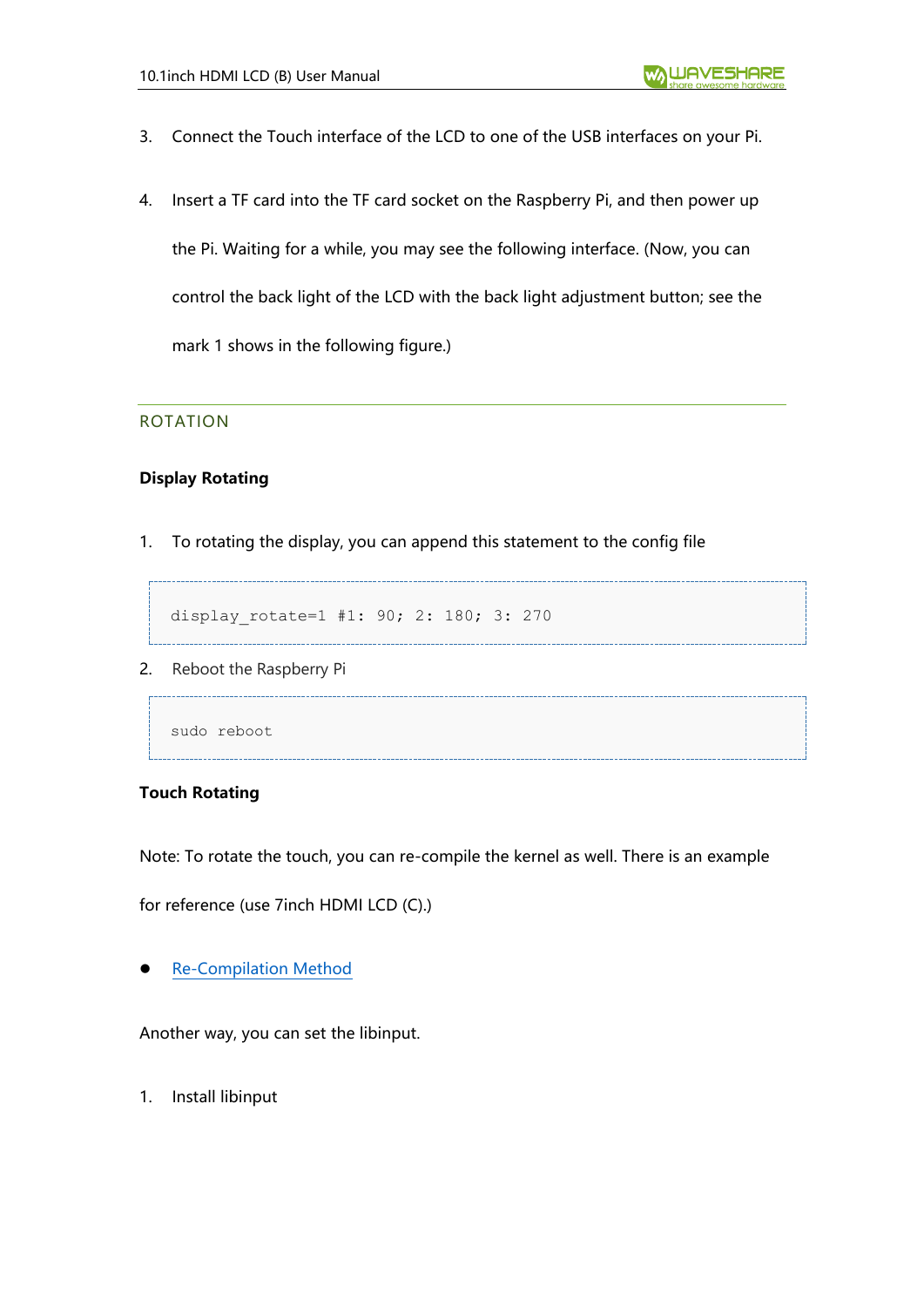sudo apt-get install xserver-xorg-input-libinput

#### 2. create an xorg.conf.d folder

```
sudo mkdir /etc/X11/xorg.conf.d
```
3. copy file 40-libinput-conf to the folder which we created

```
sudo cp /usr/share/X11/xorg.conf.d/40-libinput.conf /etc/X11/xorg.conf.d/
```
4. Append a statement to touchscreen part of the file as below:

```
sudo nano /etc/X11/xorg.conf.d/40-libinput.conf
 pi@raspberrypi: ~
                                                                               \BoxXX
                                                                         \simGNU nano 2.7.4
                      File: /etc/X11//xorg.conf.d/40-libinput.conf
EndSection
Section "InputClass"
        Identifier "libinput touchscreen catchall"
        MatchIsTouchscreen "on"
        Option "CalibrationMatrix" "0 1 0 -1 0 1 0 0 1"
        MatchDevicePath "/dev/input/event*"
        Driver "libinput"
EndSection
Section "InputClass"
        Identifier "libinput tablet catchall"
        MatchIsTablet "on"
       MatchDevicePath "/dev/input/event*"
        Driver "libinput"
EndSection
              ^O Write Out ^W Where Is ^K Cut Text ^J Justify<br>^R Read File ^\ Replace ^U Uncut Text^T To Spell
                                                                      AC Cur Pos<br>A Go To Line
 G Get Help
  Exit
```
5. save and reboot your Pi



After completing these steps. The LCD could rotate 90 degree both display and touch.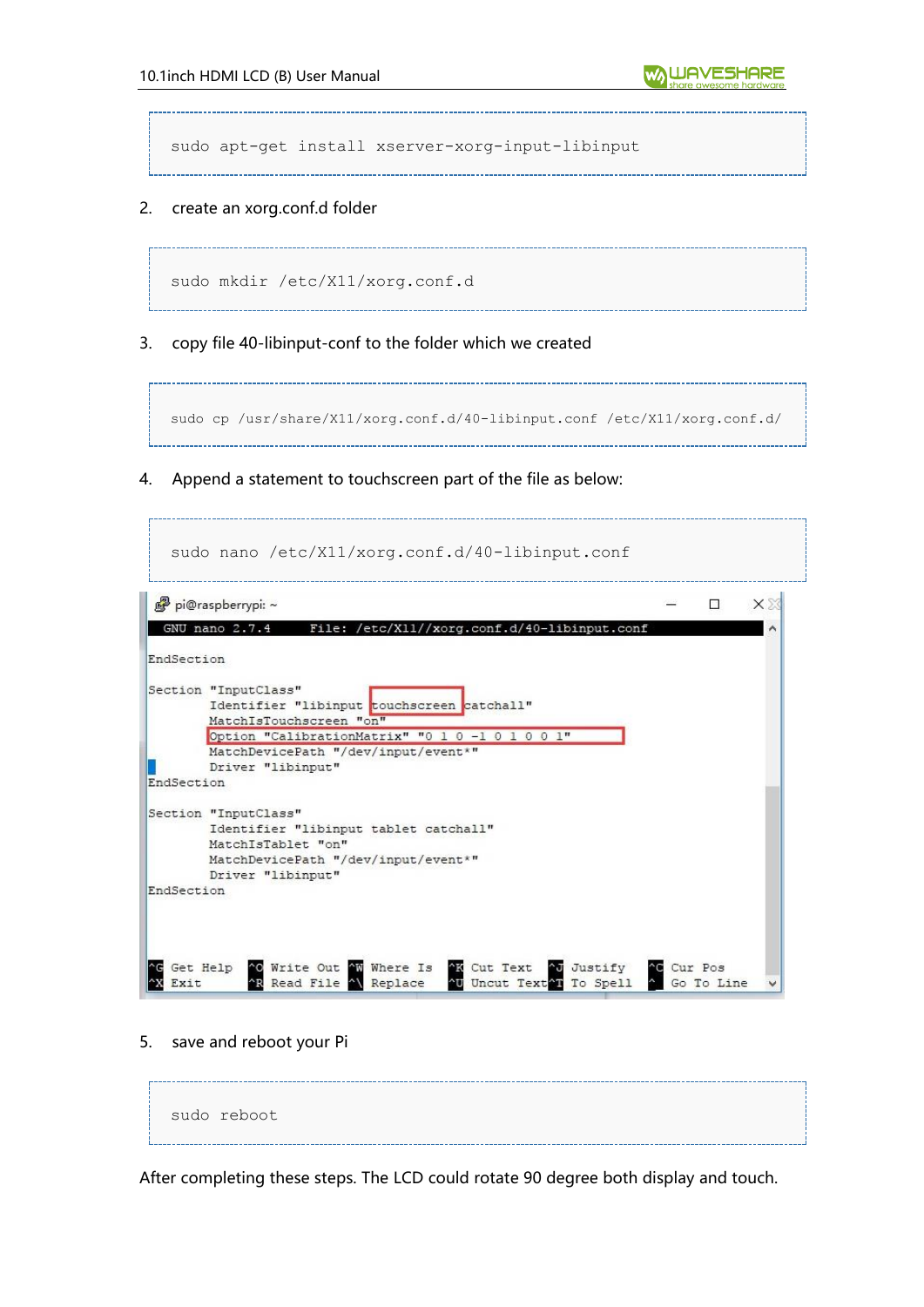【Note】

90 degree: Option "CalibrationMatrix" "0 1 0 -1 0 1 0 0 1"

180 degree: Option "CalibrationMatrix" "-1 0 1 0 -1 1 0 0 1"

270 degree: Option "CalibrationMatrix" "0 -1 1 1 0 0 0 0 1"

# WORKIGN WITH BB BALCK

We provide and Angstrom image for BB Black, you can download and have a try. Note that you should boot your BB Black from SD card which has been written with test image, and image won't be updated anymore.

⚫ [Angstrom image for BB Black](https://drive.google.com/open?id=0B8Xjwnqc7XAMQjMxeWZjS2hUMjg)

# WORKIGN WITH BANANAPI/BANANAPI PRO

We provide Raspbain and Lubuntu images for BananaPi Pro and BananaPi. Note that they could only support for BananaPi Pro and BananaPi. For ther types of Banana Pi it is unavailable. and image won't be updated anymore.

- ⚫ [Raspbian image for BananaPi Pro/BananaPi](https://drive.google.com/open?id=0B8Xjwnqc7XAMcEJnVVplWVM5TXM)
- ⚫ [Lubuntu image for BananaPi Pro/Banana Pi](https://drive.google.com/open?id=0B8Xjwnqc7XAMSTl6dGpMWm10NFU)

# <span id="page-12-0"></span>ABOUT BRIGHTNESS OF BACKLIGHT

This LCD support Supports 5-level backlight adjustment. You can adjust the

brightness manually.